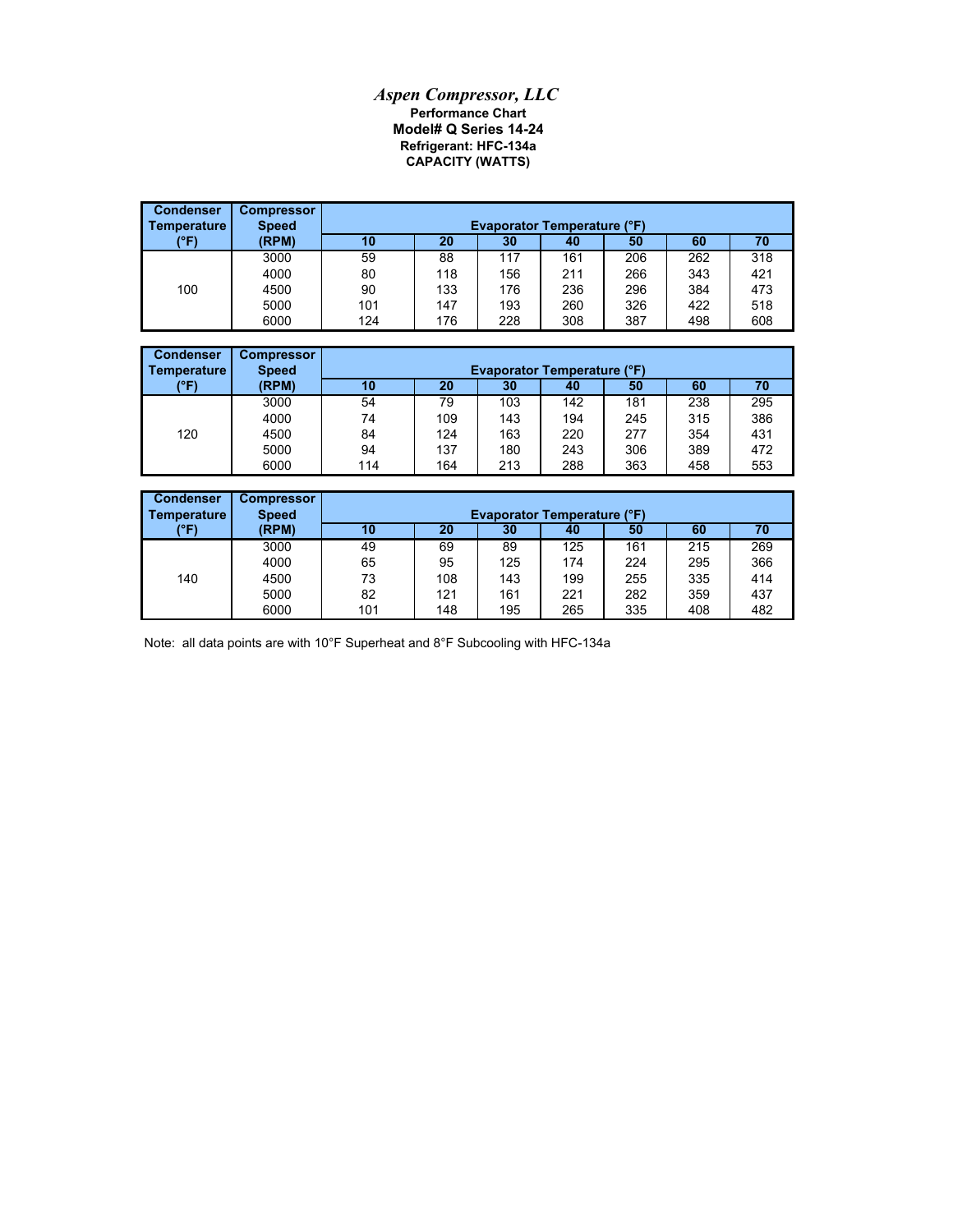## *Aspen Compressor, LLC* **Performance Chart Model# Q Series 14-24 Refrigerant: HFC-134a CAPACITY (BTU/hr)**

| <b>Condenser</b><br>  Temperature | <b>Compressor</b><br><b>Speed</b> |     | <b>Evaporator Temperature (°F)</b> |     |      |      |      |      |  |  |
|-----------------------------------|-----------------------------------|-----|------------------------------------|-----|------|------|------|------|--|--|
| (°F)                              | (RPM)                             | 10  | 20                                 | 30  | 40   | 50   | 60   | 70   |  |  |
|                                   | 3000                              | 200 | 300                                | 399 | 551  | 702  | 894  | 1087 |  |  |
|                                   | 4000                              | 272 | 402                                | 533 | 720  | 907  | 1173 | 1438 |  |  |
| 100                               | 4500                              | 307 | 454                                | 600 | 805  | 1010 | 1312 | 1614 |  |  |
|                                   | 5000                              | 346 | 503                                | 660 | 887  | 1114 | 1441 | 1768 |  |  |
|                                   | 6000                              | 423 | 602                                | 780 | 1051 | 1323 | 1699 | 2075 |  |  |

| <b>Condenser</b><br><b>Temperature</b> | <b>Compressor</b><br><b>Speed</b> | <b>Evaporator Temperature (°F)</b> |     |     |     |      |      |      |  |
|----------------------------------------|-----------------------------------|------------------------------------|-----|-----|-----|------|------|------|--|
| (°F)                                   | (RPM)                             | 10                                 | 20  | 30  | 40  | 50   | 60   | 70   |  |
|                                        | 3000                              | 184                                | 269 | 353 | 486 | 619  | 813  | 1008 |  |
|                                        | 4000                              | 254                                | 371 | 488 | 662 | 837  | 1077 | 1318 |  |
| 120                                    | 4500                              | 288                                | 422 | 556 | 751 | 946  | 1209 | 1473 |  |
|                                        | 5000                              | 322                                | 468 | 613 | 829 | 1044 | 1328 | 1612 |  |
|                                        | 6000                              | 390                                | 559 | 729 | 985 | 1241 | 1565 | 1889 |  |

| <b>Condenser</b><br>Temperature | <b>Compressor</b><br><b>Speed</b> |     | <b>Evaporator Temperature (°F)</b> |     |     |      |      |      |  |  |
|---------------------------------|-----------------------------------|-----|------------------------------------|-----|-----|------|------|------|--|--|
| (°F)                            | (RPM)                             | 10  | 20                                 | 30  | 40  | 50   | 60   | 70   |  |  |
|                                 | 3000                              | 169 | 236                                | 304 | 426 | 549  | 734  | 918  |  |  |
|                                 | 4000                              | 222 | 325                                | 428 | 596 | 764  | 1006 | 1249 |  |  |
| 140                             | 4500                              | 248 | 369                                | 490 | 680 | 871  | 1143 | 1415 |  |  |
|                                 | 5000                              | 281 | 415                                | 548 | 755 | 962  | 1227 | 1491 |  |  |
|                                 | 6000                              | 345 | 506                                | 666 | 906 | 1146 | 1395 | 1644 |  |  |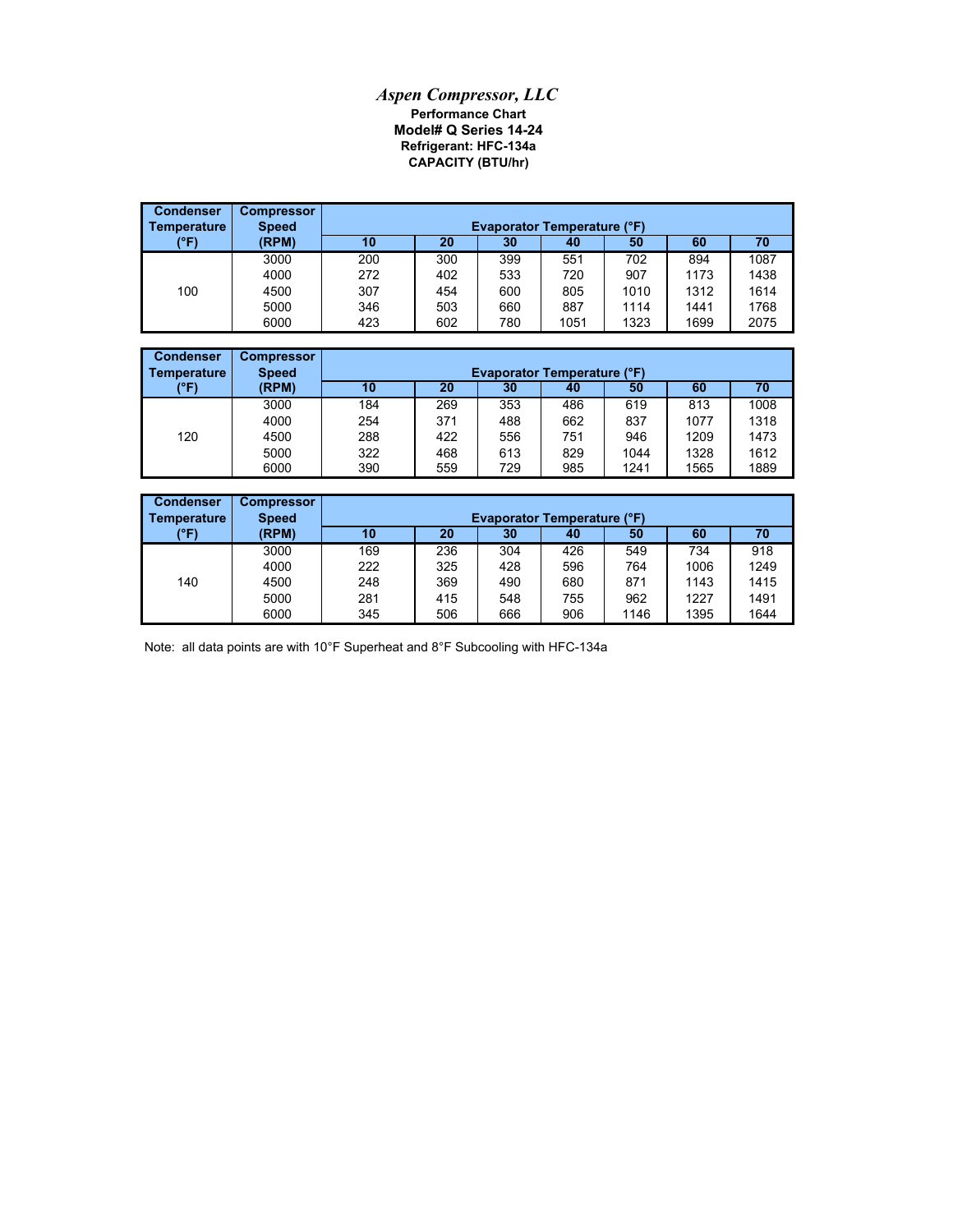## **Model# Q Series 14-24** *Aspen Compressor, LLC* **Performance Chart COEFFICIENT OF PERFORMANCE Refrigerant: HFC-134a**

| <b>Condenser</b><br>Temperature | <b>Compressor</b><br><b>Speed</b> |      | Evaporator Temperature (°F) |      |      |      |      |      |  |
|---------------------------------|-----------------------------------|------|-----------------------------|------|------|------|------|------|--|
| (°F)                            | (RPM)                             | 10   | 20                          | 30   | 40   | 50   | 60   | 70   |  |
|                                 | 3000                              | 1.39 | 2.01                        | 2.63 | 3.66 | 4.68 | 6.59 | 8.50 |  |
|                                 | 4000                              | 1.49 | 2.09                        | 2.69 | 3.66 | 4.63 | 6.48 | 8.33 |  |
| 100                             | 4500                              | 1.54 | 2.13                        | 2.71 | 3.66 | 4.60 | 6.42 | 8.24 |  |
|                                 | 5000                              | 1.55 | 2.12                        | 2.69 | 3.61 | 4.52 | 6.21 | 7.91 |  |
|                                 | 6000                              | 1.57 | 2.12                        | 2.66 | 3.51 | 4.36 | 5.80 | 7.23 |  |

| <b>Condenser</b><br>Temperature | <b>Compressor</b><br><b>Speed</b> |      | <b>Evaporator Temperature (°F)</b> |      |      |      |      |      |  |
|---------------------------------|-----------------------------------|------|------------------------------------|------|------|------|------|------|--|
| (°F)                            | (RPM)                             | 10   | 20                                 | 30   | 40   | 50   | 60   | 70   |  |
|                                 | 3000                              | 1.10 | 1.48                               | 1.86 | 2.46 | 3.06 | 4.09 | 5.12 |  |
|                                 | 4000                              | 1.17 | 1.58                               | 1.99 | 2.60 | 3.20 | 4.18 | 5.15 |  |
| 120                             | 4500                              | 1.21 | 1.63                               | 2.05 | 2.67 | 3.28 | 4.22 | 5.17 |  |
|                                 | 5000                              | 1.23 | 1.64                               | 2.06 | 2.66 | 3.27 | 4.18 | 5.09 |  |
|                                 | 6000                              | 1.26 | 1.66                               | 2.07 | 2.66 | 3.26 | 4.10 | 4.94 |  |

| <b>Condenser</b><br>Temperature | <b>Compressor</b><br><b>Speed</b> | Evaporator Temperature (°F) |      |      |      |      |      |      |
|---------------------------------|-----------------------------------|-----------------------------|------|------|------|------|------|------|
| (°F)                            | (RPM)                             | 10                          | 20   | 30   | 40   | 50   | 60   | 70   |
|                                 | 3000                              | 0.82                        | 1.06 | 1.30 | 1.73 | 2.15 | 2.79 | 3.43 |
|                                 | 4000                              | 0.85                        | 1.15 | 1.44 | 1.89 | 2.34 | 3.00 | 3.67 |
| 140                             | 4500                              | 0.87                        | 1.19 | 1.51 | 1.97 | 2.43 | 3.11 | 3.79 |
|                                 | 5000                              | 0.90                        | 1.21 | 1.53 | 1.98 | 2.43 | 3.04 | 3.64 |
|                                 | 6000                              | 0.95                        | 1.26 | 1.57 | 2.01 | 2.44 | 2.89 | 3.33 |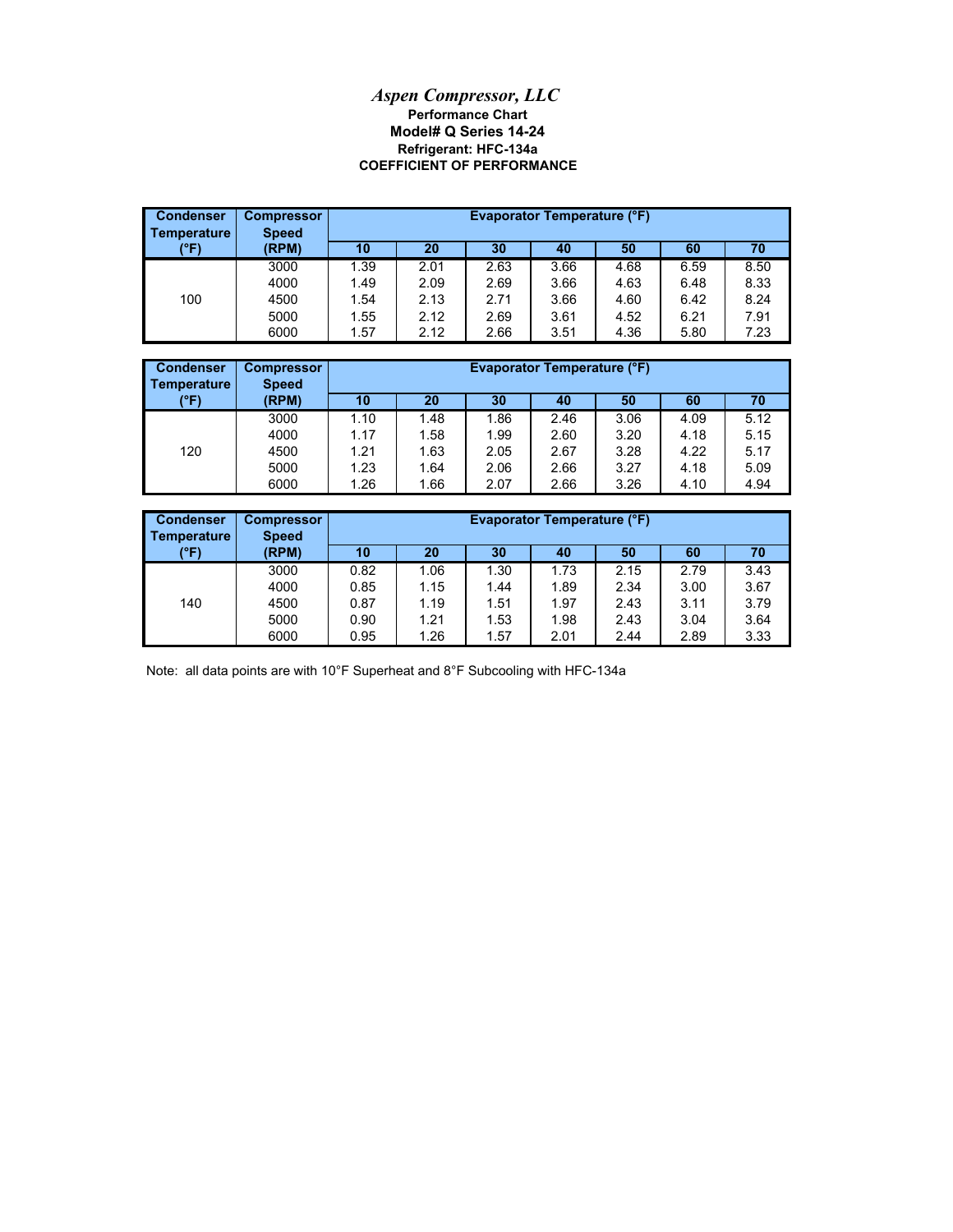## *Aspen Compressor, LLC* **Refrigerant: HFC-134a Model# Q Series 14-24 Performance Chart INPUT POWER (WATTS)**

| <b>Condenser</b><br><b>Temperature</b> | <b>Compressor</b><br><b>Speed</b> |    |    |    | Evaporator Temperature (°F) |    |    |    |
|----------------------------------------|-----------------------------------|----|----|----|-----------------------------|----|----|----|
| (°F)                                   | (RPM)                             | 10 | 20 | 30 | 40                          | 50 | 60 | 70 |
|                                        | 3000                              | 42 | 44 | 44 | 44                          | 44 | 40 | 37 |
|                                        | 4000                              | 53 | 56 | 58 | 58                          | 57 | 53 | 51 |
| 100                                    | 4500                              | 58 | 62 | 65 | 64                          | 64 | 60 | 57 |
|                                        | 5000                              | 65 | 69 | 72 | 72                          | 72 | 68 | 65 |
|                                        | 6000                              | 79 | 83 | 86 | 88                          | 89 | 86 | 84 |

| <b>Condenser</b><br>Temperature | <b>Compressor</b><br><b>Speed</b> | <b>Evaporator Temperature (°F)</b> |    |     |     |     |     |     |
|---------------------------------|-----------------------------------|------------------------------------|----|-----|-----|-----|-----|-----|
| (°F)                            | (RPM)                             | 10                                 | 20 | 30  | 40  | 50  | 60  | 70  |
|                                 | 3000                              | 49                                 | 53 | 56  | 58  | 59  | 58  | 58  |
|                                 | 4000                              | 63                                 | 69 | 72  | 75  | 76  | 76  | 75  |
| 120                             | 4500                              | 70                                 | 76 | 79  | 82  | 84  | 84  | 84  |
|                                 | 5000                              | 77                                 | 83 | 87  | 91  | 93  | 93  | 93  |
|                                 | 6000                              | 91                                 | 98 | 103 | 108 | 112 | 112 | 112 |

| <b>Condenser</b><br>Temperature | <b>Compressor</b><br><b>Speed</b> |     | <b>Evaporator Temperature (°F)</b> |     |     |     |     |     |  |
|---------------------------------|-----------------------------------|-----|------------------------------------|-----|-----|-----|-----|-----|--|
| (°F)                            | (RPM)                             | 10  | 20                                 | 30  | 40  | 50  | 60  | 70  |  |
|                                 | 3000                              | 60  | 65                                 | 68  | 72  | 75  | 77  | 78  |  |
|                                 | 4000                              | 76  | 83                                 | 87  | 92  | 96  | 98  | 100 |  |
| 140                             | 4500                              | 84  | 91                                 | 95  | 101 | 105 | 108 | 109 |  |
|                                 | 5000                              | 92  | 100                                | 105 | 112 | 116 | 118 | 120 |  |
|                                 | 6000                              | 106 | 118                                | 124 | 132 | 137 | 142 | 145 |  |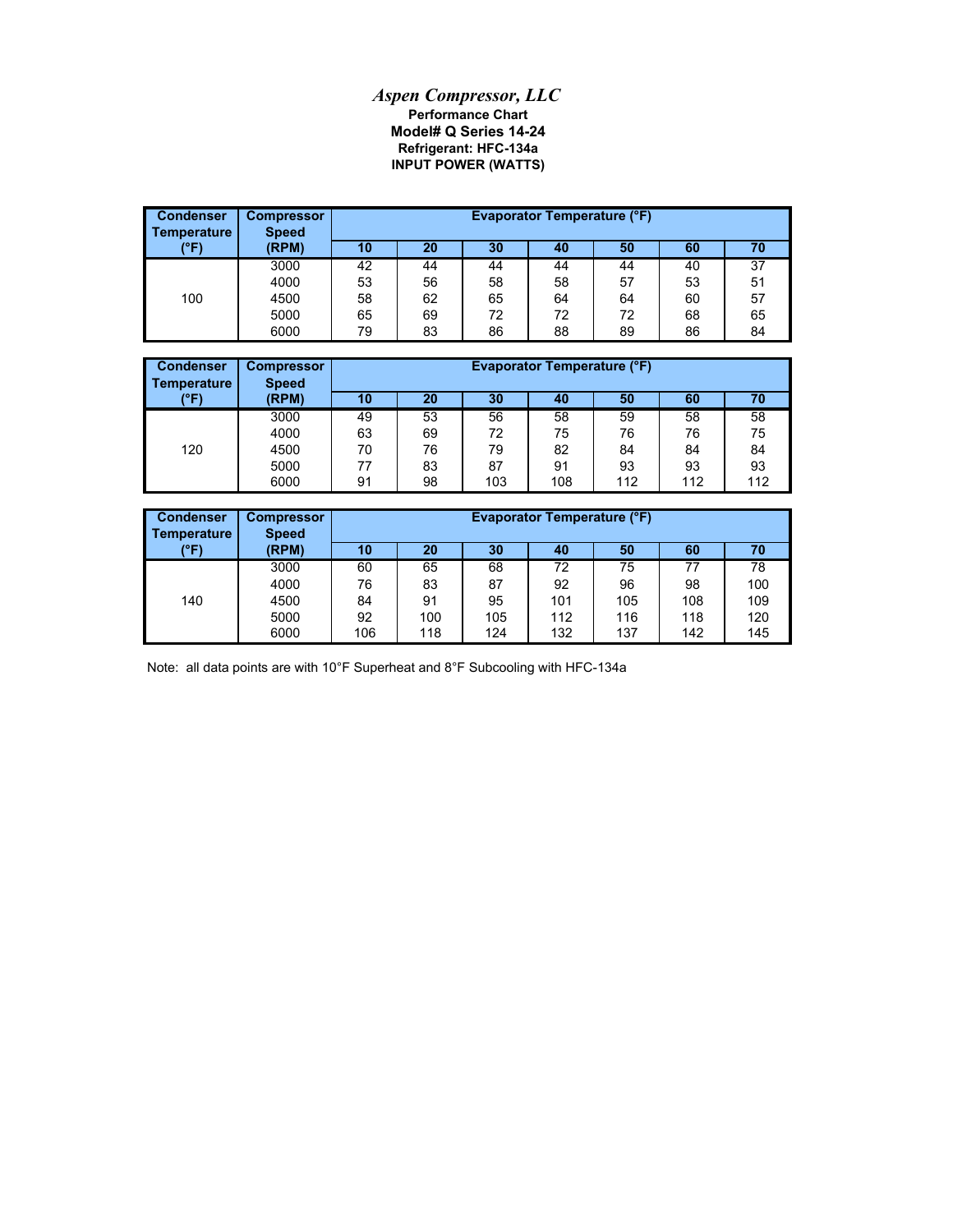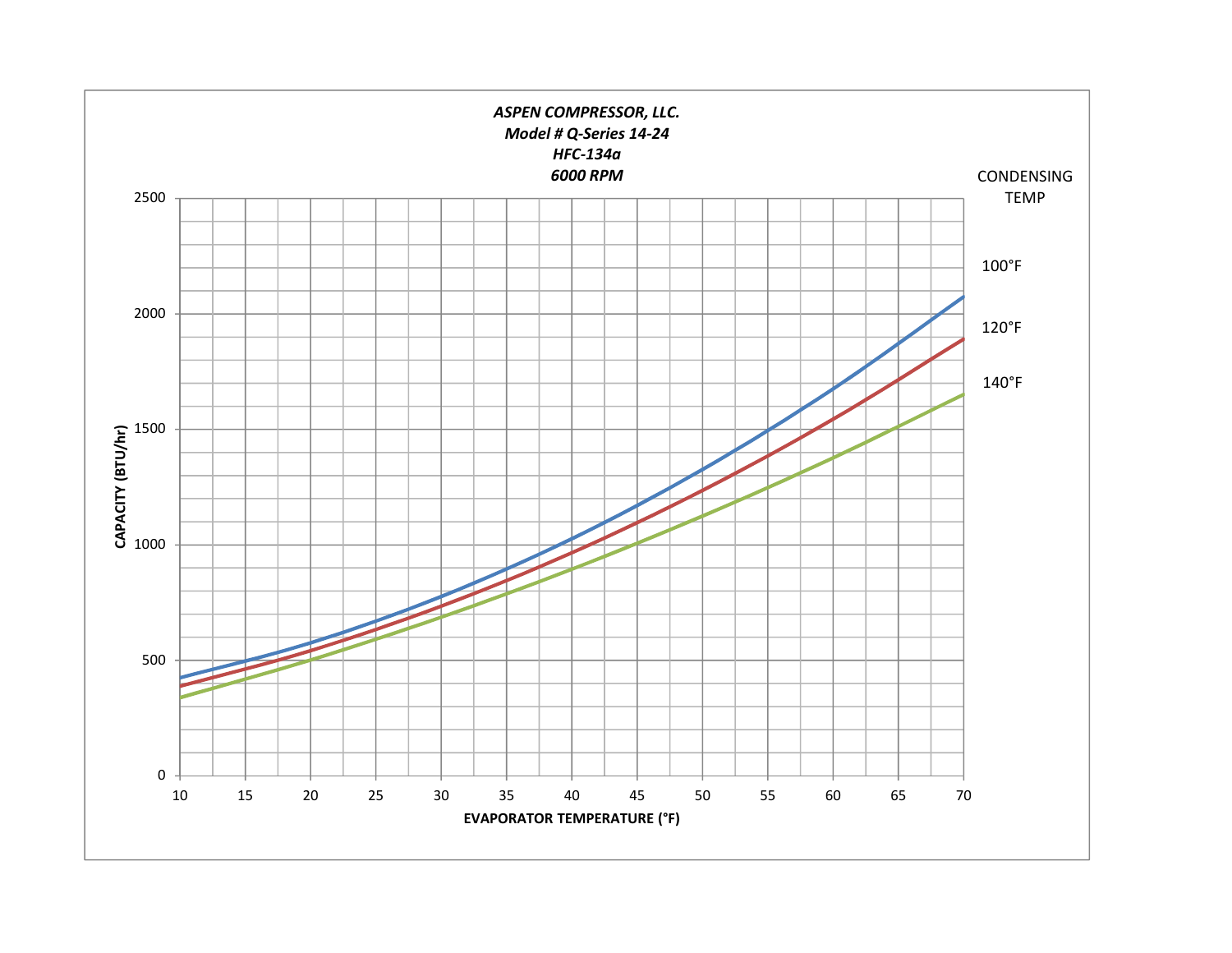